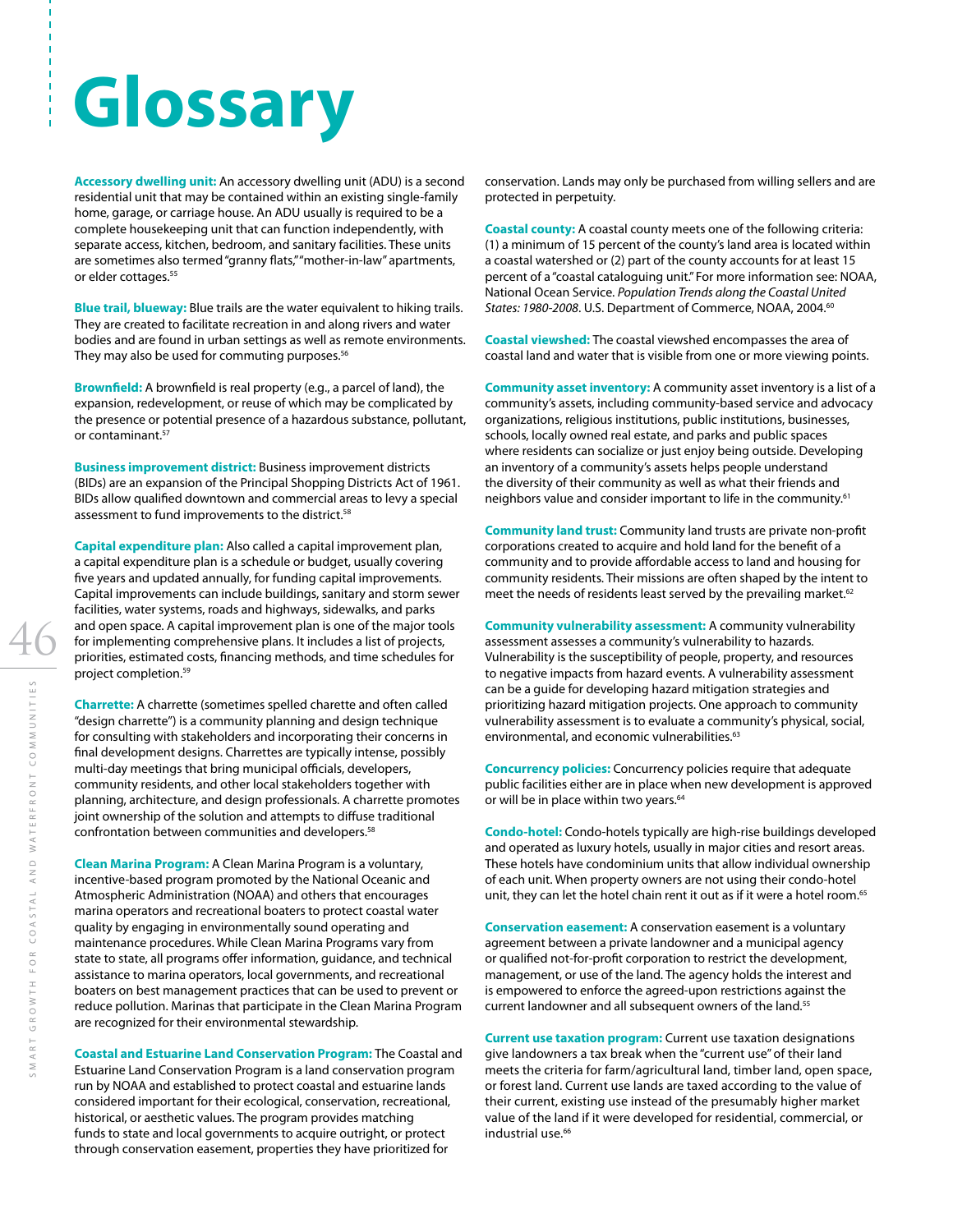**Deed restriction:** A deed restriction is a requirement placed in a deed to restrict the current and future use of the land in some way.<sup>55</sup>

**Density bonus:** A density bonus lets a developer build a larger number of market-rate units on a site than would otherwise be permitted in order to provide an incentive for the construction of affordable housing or another public good.58

**Ecological history:** Ecological history "traces the ongoing dialectical relations between human acts and acts of nature, made manifest in the landscape." 67

**Fix it first policy:** A fix it first policy makes upgrading existing public facilities a community's first priority. Fix it first policies direct public investment to maintaining and upgrading the streets, highways, sidewalks, water and sewer systems, lighting, schools, and other civic buildings and facilities that have already been built in a community. This helps maintain the value of investments already made in the community by both public and private sources, and it can help attract additional investment in rehabilitation and redevelopment projects.<sup>68</sup>

**Floor-to-area ratio bonus:** A floor-to-area ratio (FAR) bonus is an allowed increase in the amount of buildable space relative to the area of the land upon which the building is sited. This bonus can be negotiated on a floor-by-floor basis to permit buildings to cover more of the site at ground levels, and step back from the street at higher levels. FAR bonuses are particularly useful to support form-based codes because they allow the design of the building to be adjusted to both achieve higher density, and ensure adequate air flow, light, and visibility between buildings.

**Geographic information system (GIS):** A geographic information system (GIS) is a computerized database that integrates hardware, software, and data for capturing, storing, analyzing, and displaying locationally defined information. GIS allows users to view, question, and interpret data in ways that reveal relationships, patterns, and trends in the form of maps, reports, and charts. Commonly, a GIS portrays a portion of the earth's surface in the form of a map on which this information is overlaid.<sup>69</sup>

**Green infrastructure:** Green infrastructure is defined by a range of natural and built systems that can occur at the regional, community, and site scales. At the larger regional or watershed scale, green infrastructure is the interconnected network of preserved or restored natural lands and waters that provide essential environmental functions. Large-scale green infrastructure may include (but is not limited to) forested corridors and hubs that provide multiple services, including habitat and water resource protection. At the community and neighborhood scale, green infrastructure incorporates urban forestry practices that reduce impervious surfaces and help create walkable, attractive communities. At the site scale, green infrastructure mimics natural processes to help infiltrate, evapotranspire, capture, and reuse stormwater to maintain and restore natural hydrology. Site scale green infrastructure practices, sometimes referred to as low impact development (LID) techniques, include but are not limited to rain gardens, ecoroofs, permeable pavements, and cisterns or rain barrels.

**Green roof:** A green roof is a roof planted with vegetation. Intensive green roofs have thick layers of soil (6 to 12 inches or more) that can support a broad variety of plant or even tree species. Extensive roofs are simpler green roofs with a soil layer of 6 inches or less to support grasses or other ground cover.70

**Groin:** A groin is a structure built perpendicular to the shore that traps sand to stabilize eroding shorelines.

**Harbor management plan:** Municipal harbor management plans are a means for communities to plan and manage uses in coastal

waters to support waterfront land use plans and regulations. The goals are to integrate the community's land and water use objectives, promote water-dependent uses, minimize conflicts among competing users, coordinate multi-jurisdictional (state and municipal) decisionmaking, and protect coastal resources. Depending on the enabling authority, harbor management plans may cover just the water area and complement the community's waterfront master plan or may include both the water and the adjacent land area.<sup>71</sup>

**Hazard mitigation plan:** A hazard mitigation plan is a plan that forms the foundation for a community's long-term strategy to reduce impacts from future disasters. Hazard mitigation is sustained action taken to reduce or eliminate long-term risk to people and their property from hazards.72

**Historic district:** Historic districts are officially designated by local ordinance or by state or federal government action. Historic districts have defined geographic boundaries, within which are properties or buildings that may or may not be landmarks, but which contribute to the overall historic character of the designated area. Historic districts are also referred to as "historic preservation districts."58

**Hub-and-spoke:** In a working port context, hub-and-spoke refers to transportation connections arranged like a wheel, where traffic moves along spokes connected to a hub in the center. In the marine transportation system, the working port is the hub.73

**Impervious surface:** Impervious surfaces are mainly constructed surfaces—rooftops, sidewalks, roads, and parking lots—covered by impenetrable materials such as asphalt, concrete, brick, and stone. These materials seal surfaces, repel water, and prevent precipitation and meltwater from infiltrating soils. Soils compacted by urban development are also highly impervious.<sup>74</sup>

**Inclusionary zoning:** Inclusionary zoning requires that some portion of every new housing development (e.g., 10%) beyond a given threshold size (e.g., 50 units) will be affordable to below-medianincome residents to both increase the number of affordable units and create mixed income communities. Some inclusionary zoning programs permit developers to make "in lieu" contributions to a regional housing trust fund to construct affordable housing, rather than requiring units to be constructed on site.

**Infill development:** Infill development is development or redevelopment of land that has been bypassed, has remained vacant, or is underused as a result of the surrounding development process. Generally, infill areas or sites are not of prime quality; however, they are usually served by or are readily accessible to the infrastructure services and facilities provided by the applicable local governmental entity. Use of such lands for new housing or other urban development is considered a more desirable alternative than supporting continued extension of the development pattern laterally and horizontally out from the existing community, which would entail higher capital improvement costs than would be required for infill development. The use of infill development, among other strategies, promotes efficient use of resources and contributes to the economic health of existing communities.75

**Intertidal zone:** The area along the shoreline that is submerged at high tide and exposed at low tide.

**Live-near-your-work program:** Live-near-your-work programs provide financial incentives that encourage people to live near their workplaces. The intention is to reduce traffic congestion and vehicle miles travelled, thus generating environmental benefits such as reduced air and water quality impacts. Incentives can include rent subsidies and special loans or grants to purchase homes.<sup>76</sup>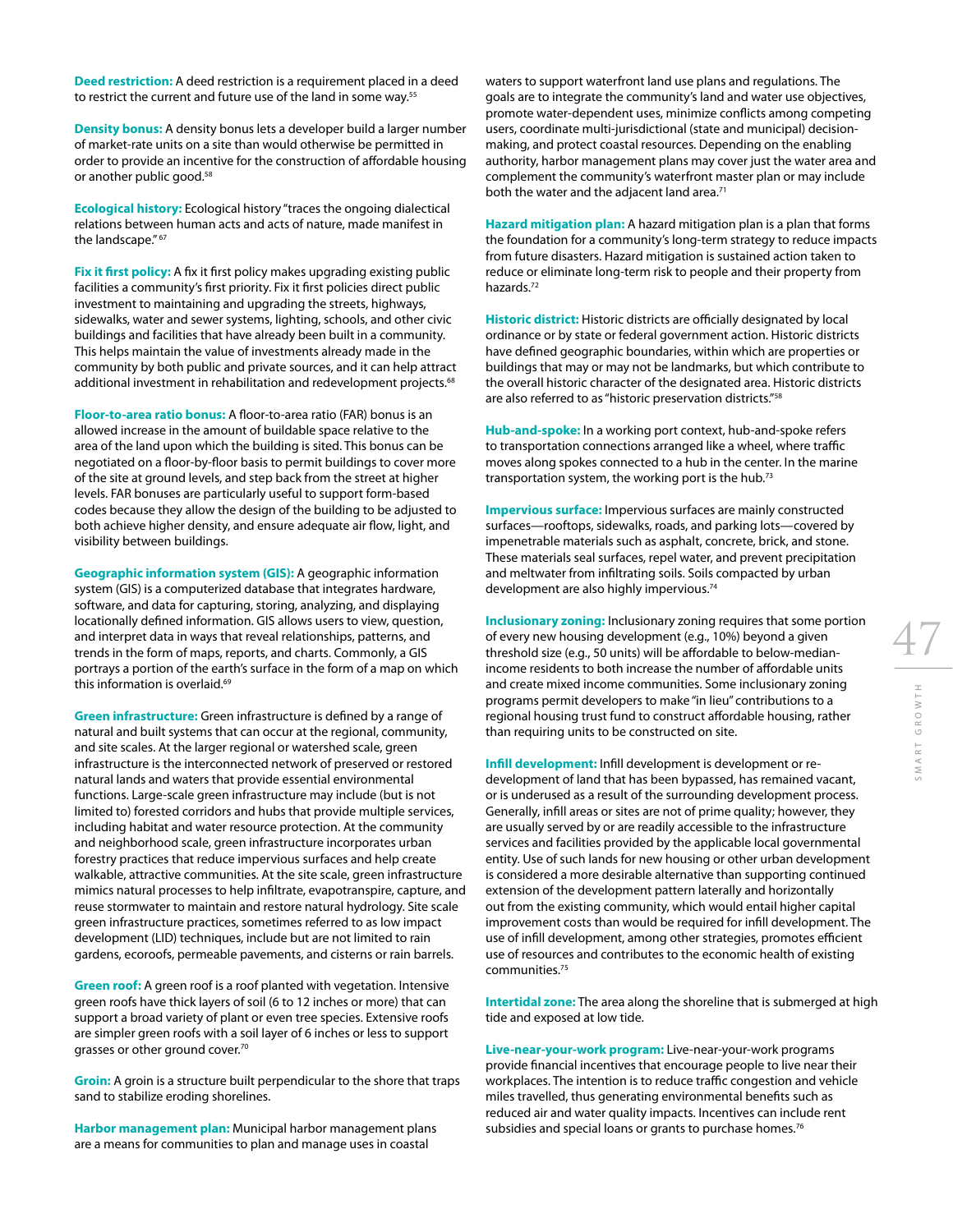**Living shoreline:** Living shorelines are stabilization techniques that restore, protect, and enhance the natural shoreline environment by mimicking nature. Nonstructural approaches include vegetative plantings and sand fill; hybrid techniques combine vegetative planting with low rock sills. These approaches can be effective alternatives to "hard" stabilization structures such as bulkheads, riprap, or groins. $77$ 

**Live-aboard housing:** Live-aboard housing involves the use of a watercraft as a permanent or temporary residence, and is typically located in a marina, alongside a dock, or in a mooring field.

**Local waterfront revitalization plan:** A local waterfront revitalization plan is a locally prepared land and water use plan and strategy used in New York for a community's waterfront that addresses critical issues and refines waterfront policies to reflect local conditions and circumstances.78

**LID (low impact development):** Low impact development is an approach to land development, or redevelopment, that works with nature to manage stormwater as close to its source as possible in order to maintain or restore natural hydrologic function. Recently, this term has come to be used interchangeably with the term "site-scale green infrastructure practices."79 (See Green Infrastructure.)

**Marine conservation agreement:** Marine conservation agreements are formal or informal agreements between parties to exchange benefits, take or refrain from certain actions, or transfer certain rights and responsibilities to restore and protect fragile coastal and marine ecosystems.80

**Natural hazard:** A natural hazard is a natural process that threatens lives, property, and other assets. Often, a natural hazard can be predicted and tends to occur repeatedly in the same geographical location. 81

**Overlay district:** An overlay district is a zoning technique that allows a jurisdiction to superimpose additional requirements over a basic use zoning district without disturbing the requirements of the basic use district. In the instance of conflicting requirements, the stricter of the conflicting requirements applies.<sup>58</sup>

**Park-once strategy:** A park-once strategy is an approach to promoting "walkable communities" through which ample parking facilities are provided within safe walking distance and easy access of a variety of destinations, including waterfront areas and land-based transportation options. Park-once strategies let residents, workers, and visitors "park once," leaving their car behind and using others means (e.g., walking, community shuttles, bicycle rentals) to get to their desired destination(s) within the community.<sup>82</sup>

**Pedestrian master plan:** A pedestrian master plan provides the rationale, goals, objectives, strategies, standards, and maps for implementing a comprehensive approach to making a community safe and walkable for people travelling on foot. This includes approaches for linking sidewalks, walking paths, and pedestrianrelated facilities and amenities.75

**Policy audit:** A policy audit is typically a checklist that guides the review of a community's land use and development policies to help evaluate whether those policies support the community's vision for smarter growth. Policy audits can help identify areas in which a community's intentions are at odds with existing policy statements and implementation rules (e.g., comprehensive plans, zoning codes, building codes, street design requirements, and infrastructure financing priorities).<sup>83</sup>

**Public trust doctrine:** The Public Trust Doctrine provides that public trust lands, waters, and living resources in a state are held by the state in trust for the benefit of the public, and establishes the rights of the public in public trust lands, waters, and living resources for a variety of uses. The public trust doctrine may be applicable whenever tidelands, navigable waters, or submerged lands are altered, developed, conveyed, or otherwise managed or preserved. It may apply whether the trust lands are publicly or privately owned. In addition to establishing the rights of the public in these lands and waters, the doctrine also imposes limitations on the states and the public and private owners, as well as establishing duties and responsibilities of the states when managing these public trust assets.<sup>84</sup>

**Purchase of development rights:** Purchase of development rights (PDRs) programs place a permanent restriction on the land, protecting it from all future development. PDRs are typically used to protect and conserve natural lands (such as open meadows or forests) or rural lands (including farmland). Owning land conveys a set of rights, including the right to develop the land for residential, commercial, or industrial use (subject to applicable zoning restrictions). Under a PDR program, property owners can choose to sell their development rights to a land trust or other entity. A permanent deed restriction is then placed on the property.<sup>85</sup>

**Rehab code:** A rehab code, also known as a "rehabilitation code" or a "building rehabilitation code," is a code designed to permit, encourage, and facilitate the re-use of existing buildings by exempting them from new construction code requirements that are not necessary to renovation and might make the renovation and rehabilitation of existing buildings economically uncompetitive.<sup>86</sup>

**Riprap:** Riprap consists of broken stone, cut stone blocks, or rubble that is placed on slopes to protect them from erosion or scour caused by floodwaters or wave action.<sup>87</sup>

**Riparian habitat:** Riparian habitat refers to a stream or river, its bordering lands within the floodplain, and the areas that contribute leaves, wood, and other materials to the stream or river, including canopy cover. Riparian habitat provides home and shelter to animals, insects, and plants and often includes wetlands.<sup>88</sup>

**Rolling easement:** A rolling easement is a policy approach that preserves natural habitats and public access to the coast as shorelines erode or retreat by requiring structures to be removed once they are no longer on dry land (because submerged land is publicly owned under the public trust doctrine). Usually, engineered shore protection measures are prohibited. As the sea advances, the easement automatically moves or "rolls" landward. 89

**Special Area Management Plan:** Special Area Management Plans (SAMPs) are resource management plans and implementation programs developed to better manage specific geographic areas, such as an urban waterfront. SAMPs also supplement existing management programs to help address complex multijurisdictional coastal issues. SAMPs have increased cooperation among coastal localities and provided a more comprehensive approach to addressing coastal issues. For example, the communities of New Bedford and Fairhaven, Massachusetts, developed a multijurisdictional SAMP for their harbor that protects water-dependent port uses and identifies areas for waterfront revitalization.

**Smart Growth Network:** The Smart Growth Network is a coalition of national and regional organizations united in the belief that where and how we grow matters. For additional information, see *www.smartgrowth.org*.

**Stakeholder analysis:** Stakeholder analysis is a technique for identifying and assessing the importance of key people, groups of people, or institutions that may significantly influence, or will be significantly influenced by, a proposed activity or project. It can be